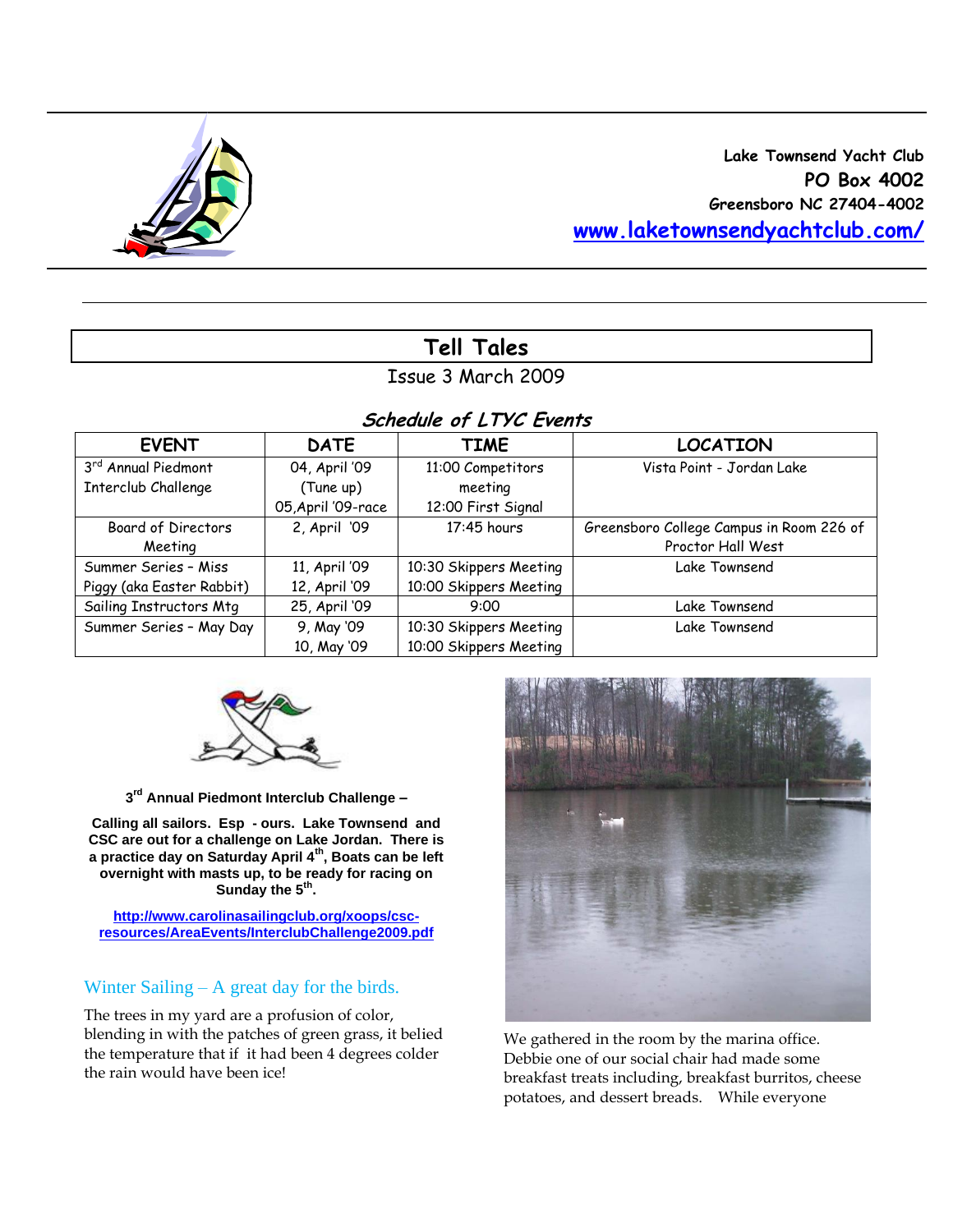snacked away, we watched DVDs that Joleen had brought on racing.

 Joleen asked if there was anyone that was willing to sail. She said there was one boat to go out and sail against them if they wanted to go out. The general consensus was expressed as "Racing is supposed to be fun not a torturous slough with pneumonia."

The PRO, Adam Zehand, blew 3 whistles and cancelled the race for the day. At this point Joleen, our commodore, says " Since you are here, we need to go work on the pontoon boat" "Oh, look time to leave" Eric says. When that didn't work for him, he was among the several that splashed out in the rain to work on the pontoon boat.

*Come and sail with us, next month - Hope the wind treats us well and the weather is mild!* 

# **Belews Lake Cruise – March 21, 2009**

It was the second day of Spring and a great day to sail at Belews Lake. Cruisers were Keith and Wanda Smoot on their Hunter23, Starling Gunn and Hudson Barker on Flying Scot 1104, Steve Raper and Robert Willis on Flying Scot 4051 and Nick Morton and friends on Flying Scot 3330 (currently carrying a #5222 sail). There were only a couple of other boats on the lake the whole day so no 'washing machine' chop to beat through.

In preparation for the cruise I got my trusty Mercury 3.3 motor out of mothballs and ran it for awhile in a barrel full of water at home. You just don't realize how much oil these 2-cycles put in the water when running them at the lake where it disperses freely. In short order, the barrel looked like an Alaskan oil spill, except without the greasy birds.



As I drove through Stokesdale on the way up, I

could see a towering column of pure white smoke from one of the power plant chimneys. Impressive! Time got away from me and I was running pretty late when I arrived at Carolina marina. Robert had been patiently waiting for me and let me off the hook for being late. We had Baby rigged and in the water in a few minutes and sailed off to find our mates. The wind was around 5 to 8 all day so we could get around well and never were becalmed.

About the time we made it to the main channel I realized I had forgotten my cooler so did a 180 and headed back. It turned out to be a piece of luck because as we touched down Nick was launching his Scot. Nick and his brother Patrick co-own the boat and should be out racing with us soon. They grew up sailing this Scot and recently purchased it from their uncle. I had not met Nick before but sailed with Patrick and his son at Lake Townsend the other weekend on a

16+ knot day. We both sailed out and paced each other on the way to the main channel.

Once there we didn't see any other sailboats in site so sailed down to the islands where I cranked up the iron



sail so we could speed down to Humphreys Ridge and look for the others who were rafted up for lunch by now. I hailed them a number of times on Channel 69 but never got a response. Found out later their radios were not working due to technical difficulties (batteries?). Still not finding them we turned back just past the



power lines and watched as a skier sped close by on this really wicked looking hydroplane water ski which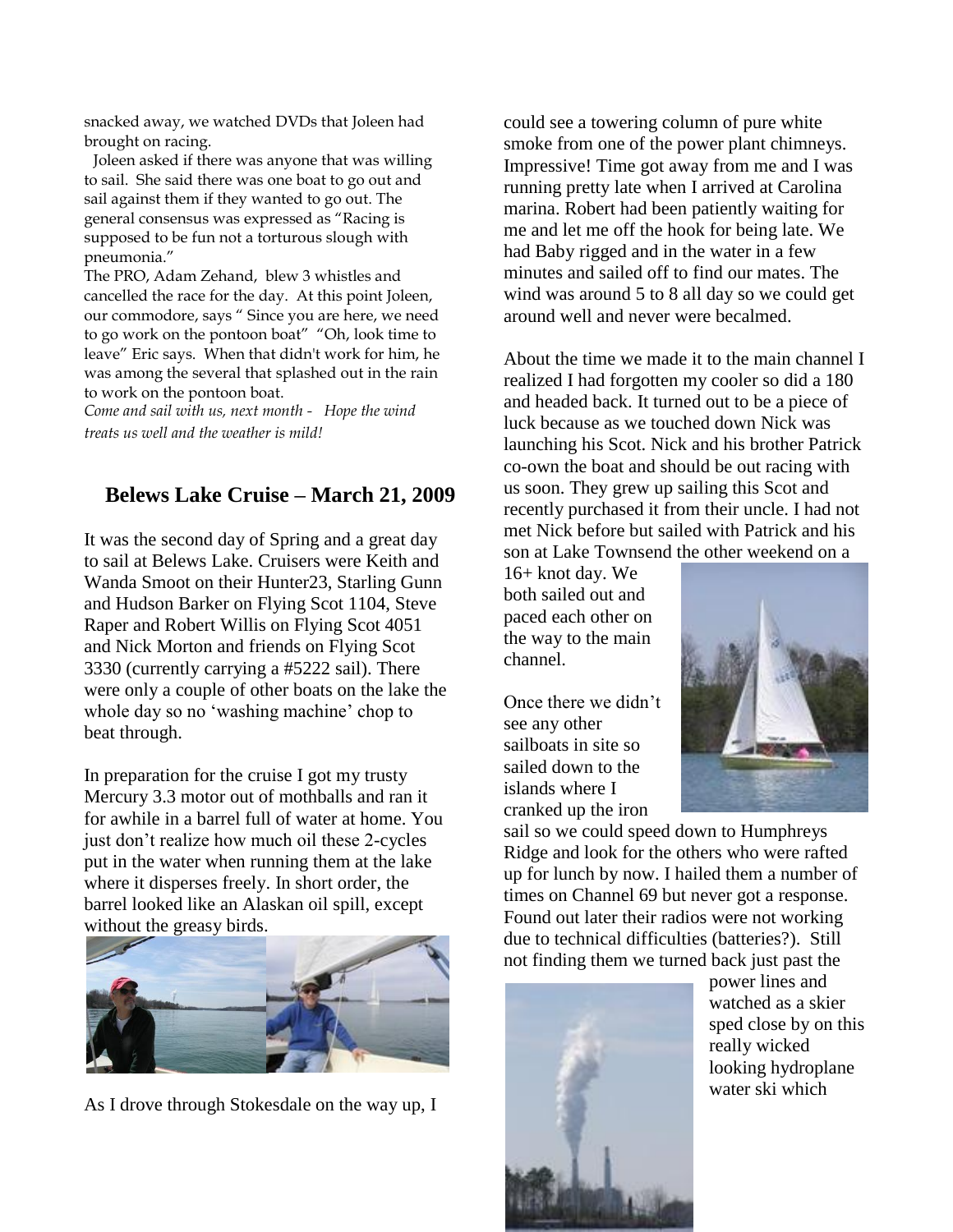places the skier about a foot or more above the water. Way cool! Looking up the lake, we finally saw some familiar looking sails and in a few minutes hooked up with Starling and Keith. We all sailed around together for awhile before heading back to the docks. Wanda and Keith anchored out near Carolina Marina on their Hunter. Hudson and Starling rafted up with them for supper and they fired up the grill and cooked steak and baked potatoes. FS1104 crew ate their subs along with the salads Wanda prepared for them.



The wind for Sunday looked to be light and variable so Starling and I decided not leave our boats or return the next day. Martin O'Brien had planned to sail with me on Sunday so I owe him one. I dropped Baby in dry dock at Lake Townsend on the way back. Thanks to Starling for planning the cruise and for making special arrangements with Carolina Marina to allow LTYC cruisers to leave boats there. It was a great way to start the season.

Here is the link to a slideshow of photos: [http://www.laketownsendyachtclub.com/Other/](http://www.laketownsendyachtclub.com/Other/Gallery/Cruises/2009-03-21BelewsLakeCruise.pdf) [Gallery/Cruises/2009-03-](http://www.laketownsendyachtclub.com/Other/Gallery/Cruises/2009-03-21BelewsLakeCruise.pdf) [21BelewsLakeCruise.pdf](http://www.laketownsendyachtclub.com/Other/Gallery/Cruises/2009-03-21BelewsLakeCruise.pdf) It is also posted on the website.

~ Steve Raper

#### **The South Atlantic Yacht Racing**

By Valeria Nieman Association (SAYRA) annual meeting held Feb. 6-8 in Columbia, SC, offered a great opportunity for sailors from Georgia and the Carolinas to learn and socialize.



Commodore Joleen Rasmussen, Mayor's Cup Chairman Valerie Nieman, and Isotope champion & US Sailing Judge Eric Rasmussen attended on behalf of the Lake Townsend Yacht Club.

Friday afternoon got off to a bang with a seminar on protests and the proper conduct of an appeals committee meeting. A real-life incident was dissected, and judges-in-training (including our commodore) were able to put their skills into practice. Dave Perry followed up with a seminar on the new rules – you'll want to make sure to update your membership in US Sailing and get a copy of the new rules books, or be caught out at the mark roundings.

A reception sponsored by Mount Gay Rum and the Columbia Sailing Club brought participants by bus and car to the CSC's beautiful new clubhouse on Lake Murray. Great food and a tasty sampling of Mount Gay Rum drinks kept the conversation lively against a backdrop of boats, the lake, and the photos, trophies, and memorabilia that decorated the clubhouse.

Saturday focused on the general meeting of SAYRA, which represents the southeastern region with US Sailing. The organization provides support for education and training, as well as a resource for visiting PROs and judges. The LYTC took part in the fundraising for the Helen Hanley Fund, which supports SAYRA members in training and competition, by donating \$50 during the Club Challenge.

During the Saturday afternoon break-out meetings, our commodore chaired the US Sailing Budget Committee, Judges Committee, and Race Management Committee. Val Nieman attended sessions on PHRF racing, race management, and communications. Eric Rasmussen attended the judges committee and the scheduling committee. A banquet closed out the official events of the day, but the hospitality suites gathered a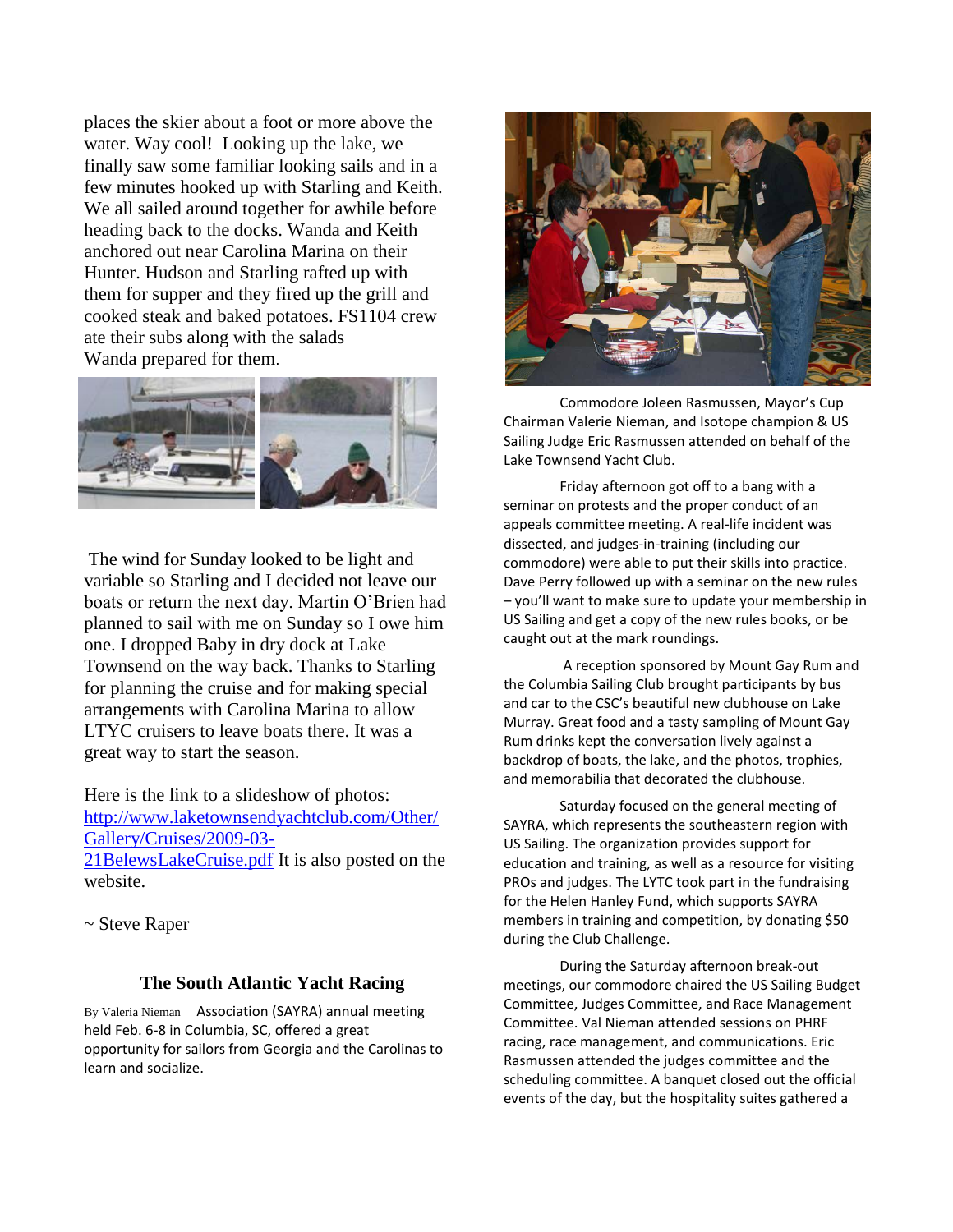big crowd to talk over races past and future.

The LYTC was there for the roll call at the Board of Stewards meeting on Sunday, which included committee reports and other issues of SAYRA management.

This is a great event that more LYTC members might want to attend. It sure breaks up those winter doldrums to talk sailing for three days!

## **Saleboats for Sail -**

**1981 Isotope** - \$2500 with sails and a galvanized trailer. Crossbar, dolphin striker, and trampoline have been replaced and an extension added to the righting bar. Good boat for a beginning racer or someone looking to get back into racing. She won the 2005 Governor's Cup and continues to give challenge to the fleet leaders. Eric and I have owned this boat since 1998. She's gotten us hooked on Isotopes, so much so that we are upgrading to a 2006 model. Boat specifications at [http://www.intl](http://www.intl-fiberglass.com/isotope.html)[fiberglass.com/isotope.html.](http://www.intl-fiberglass.com/isotope.html) Fleet Activities [http://www.intl](http://www.intl-fiberglass.com/Isotope%20Nationals%202006.html)[fiberglass.com/Isotope%20Nationals%20](http://www.intl-fiberglass.com/Isotope%20Nationals%202006.html) [2006.html](http://www.intl-fiberglass.com/Isotope%20Nationals%202006.html) Call or email if interested: 919-732-5410;

[joleen.rasmussen@bowebellhowell.com](mailto:joleen.rasmussen@bowebellhowell.com)

**12'2 ft. Howmar day sailer/racer** for sale in Greensboro. (don't know year) Designed by Sparkman and Stephens. A great boat for kids, very fast and tippy.90 sq. ft. of sail with jib. Beam 4'10". 86 long trailer. \$1500 for both, includes both sails, etc. Appraisal done in 2004. Call Carole Drexel - (336) 274-4789 or [cdrexel@triad.rr.com](mailto:cdrexel@triad.rr.com)

**14 Force 5 sailboat** with trailer - \$550. Ready to sail. Excellent boat for singlehanded daysailing and racing. Contact David Layton at 336-643-0282.

**16-foot Isotope**- \$3000 These boats are built for speed and race regularly on Jordan Lake as well as other local regattas. They have been built locally in Durham and New Bern, NC for over 30 years: <http://www.intl-fiberglass.com/boats.html>

This particular boat is vintage 1981 (see pictures below). It is in very good condition, with trampoline replaced a few years ago. Includes:

- Furling jib
- Righting bar (just in case)
- Trailer
- Catamaran sailing book

The boat is very light and can be pulled by any vehicle (including a car). It can be rigged by one person in about 30 minutes and sailed by one or two.

Contact - Phil Herold [\[pherold@nc.rr.com\]](http://webmail.att.net/wmc/v/wm/47E997450008F710000072F722230682229B0A02D2089B9A019C04040A0DBF9A0A02070A08?cmd=ComposeTo&adr=pherold@nc.rr.com&sid=c0) [http://raleigh.craigslist.org/boa/584349841.html](http://raleigh.craigslist.org/boa/584349841.html#_blank)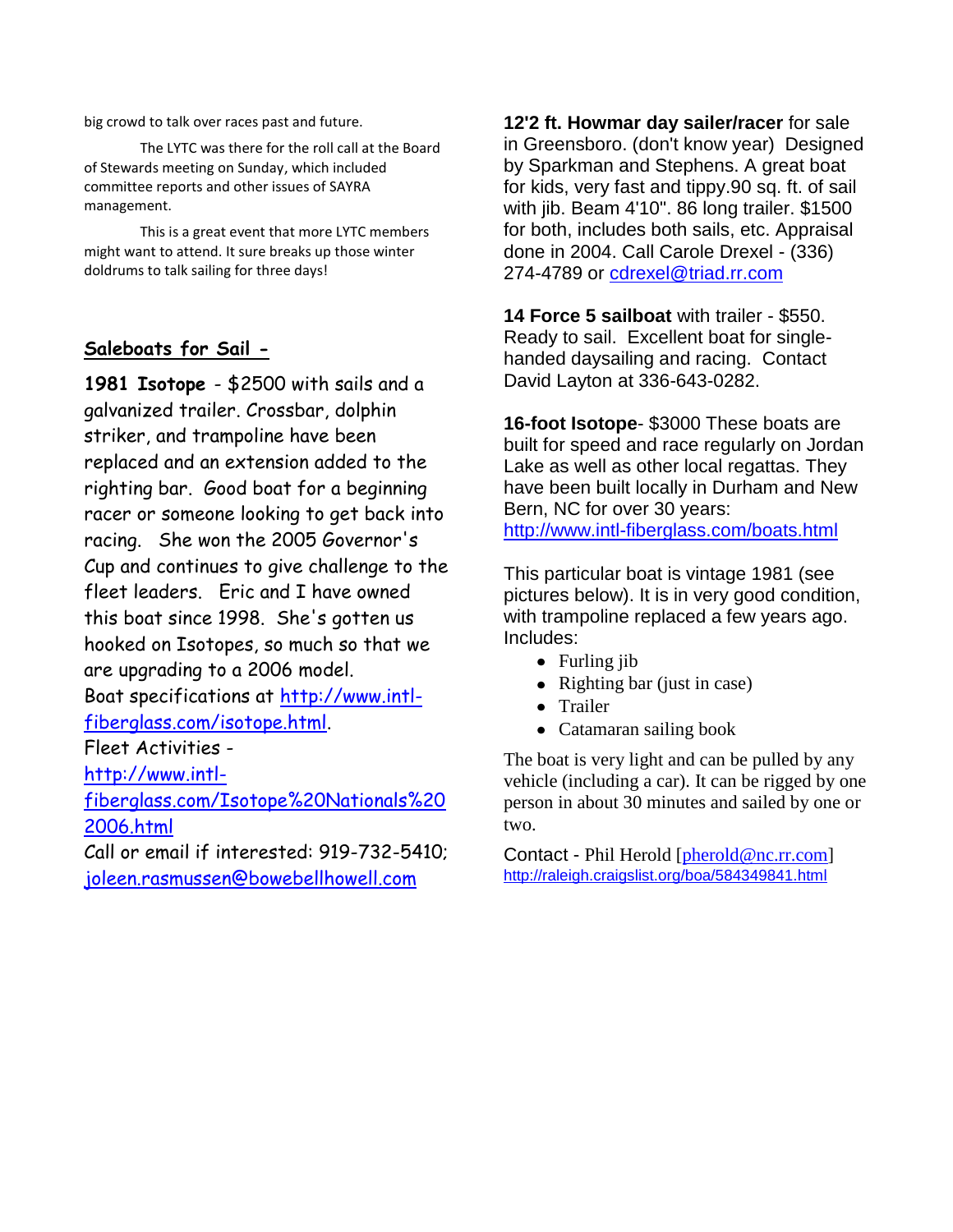| Lake Townsend Yacht Club Help Lines |                                              |  |  |  |  |  |
|-------------------------------------|----------------------------------------------|--|--|--|--|--|
| Commodore:<br>Joleen Rasmussen      | <b>Starling Gunn</b><br>Cruising:            |  |  |  |  |  |
| 919 732-5410 R                      | 336 939-2508 R                               |  |  |  |  |  |
| joleen.rasmussen@bowebellhowell.com | justbgunnbell@bellsouth.net                  |  |  |  |  |  |
| Uwe Heine<br>Races:                 | Membership:<br>Steve Raper                   |  |  |  |  |  |
| (Vice Commodore) 336-585-0951 R     | Steve.raper@greensboro-nc.gov                |  |  |  |  |  |
| heineu@bellsouth.net                |                                              |  |  |  |  |  |
|                                     | Debbie JohnsonDAREYNOL@uncg.edu<br>Social:   |  |  |  |  |  |
|                                     | Keith Smoot Gwaihir23@Embargmail.com         |  |  |  |  |  |
| <b>Education:</b><br>Adam Zehand    |                                              |  |  |  |  |  |
| (Rear Commodore) 336 288-3762 R     | David Duff<br>Junior Sailing:                |  |  |  |  |  |
| adam zahand@yahoo.com               | 336 282-7773 R                               |  |  |  |  |  |
|                                     | David.Duff@analog.com                        |  |  |  |  |  |
| David Raper<br>Finance:             |                                              |  |  |  |  |  |
| 336 6432-7071 R<br>(Treasurer)      | Valerie Nieman<br>Mayor's Cup Regatta:       |  |  |  |  |  |
| Gwynedd22@bellsouth.net             | valnieman@yahoo.com                          |  |  |  |  |  |
| Publicity/History: David Young      | Newsletter/Directory:<br>Nancy Collins-Heine |  |  |  |  |  |
| (Secretary) 336 545-1655            | 336 585-0951 R                               |  |  |  |  |  |
| dwyoung@triad.rr.com                | heineu@bellsouth.net                         |  |  |  |  |  |
|                                     | Webmaster:<br><b>Steve Raper</b>             |  |  |  |  |  |
|                                     | Steve.raper@greensboro-nc.gov                |  |  |  |  |  |
|                                     |                                              |  |  |  |  |  |

#### **Call People. Go Sailing**

In an effort to involve more sailors in the Club"s Sailing Events and Racing Programs, this "Available to Crew" list is published in each newsletter. The people listed have taken our Learn to Sail class or have other previous sailing experience and are looking to get more time on the water. So, if you have a boat and would like to participate in the Summer or Frostbite Race Series, why don"t you call one of these folks for your crew? Alternatively, if you need a cruising partner on your boat or would like to team with someone on one of the city sailboats for a day sail or a race, contact someone on this list. If you would like to add your name to the list, contact Nancy Heine, Newsletter Editor (See the Help Lines box located in this newsletter).

|                          |              | <b>Available To Crew</b> |                          |
|--------------------------|--------------|--------------------------|--------------------------|
| Name                     | Home Phone   | <b>Work Phone</b>        | E-mail                   |
| <b>Bill Byrd</b>         | 336-635-1926 | N/A                      |                          |
| <b>Chip Cromartie</b>    | 336-601-0464 | 336-274-3559             | cromartie@triad.rr.com   |
| Cynthia & Sam Reichelson | 336-540-1279 | 336-273-2511             | reichelson@cs.com        |
| <b>Catherine Clark</b>   | 336-315-0414 |                          |                          |
| Mike Bianco              | 336-299-4461 |                          | mfbyanko@aol.com         |
| Keith and Kelly Francies | 336-292-9042 | 336-362-5335             | keith.francies@davey.com |
| Valerie Nieman           | 336-908-3976 |                          | valnieman@yahoo.com      |
| Rita Parham              |              |                          | rparham@triad.rr.com     |

**\*\* Attention\*\* – Can't remember the password for the login required for the Members Cove area on the website??There is now a (Need password?)link. Click on this & it will bring up an email form addressed to our WebMaster with the subject line 'LTYC Members Cove login: - Send me your name and email address to receive login name and password.'** 

Frostbite - Race Results - Race Results also available via <http://www.laketownsendyachtclub.com/Documents-temp/raceresults.pdf>